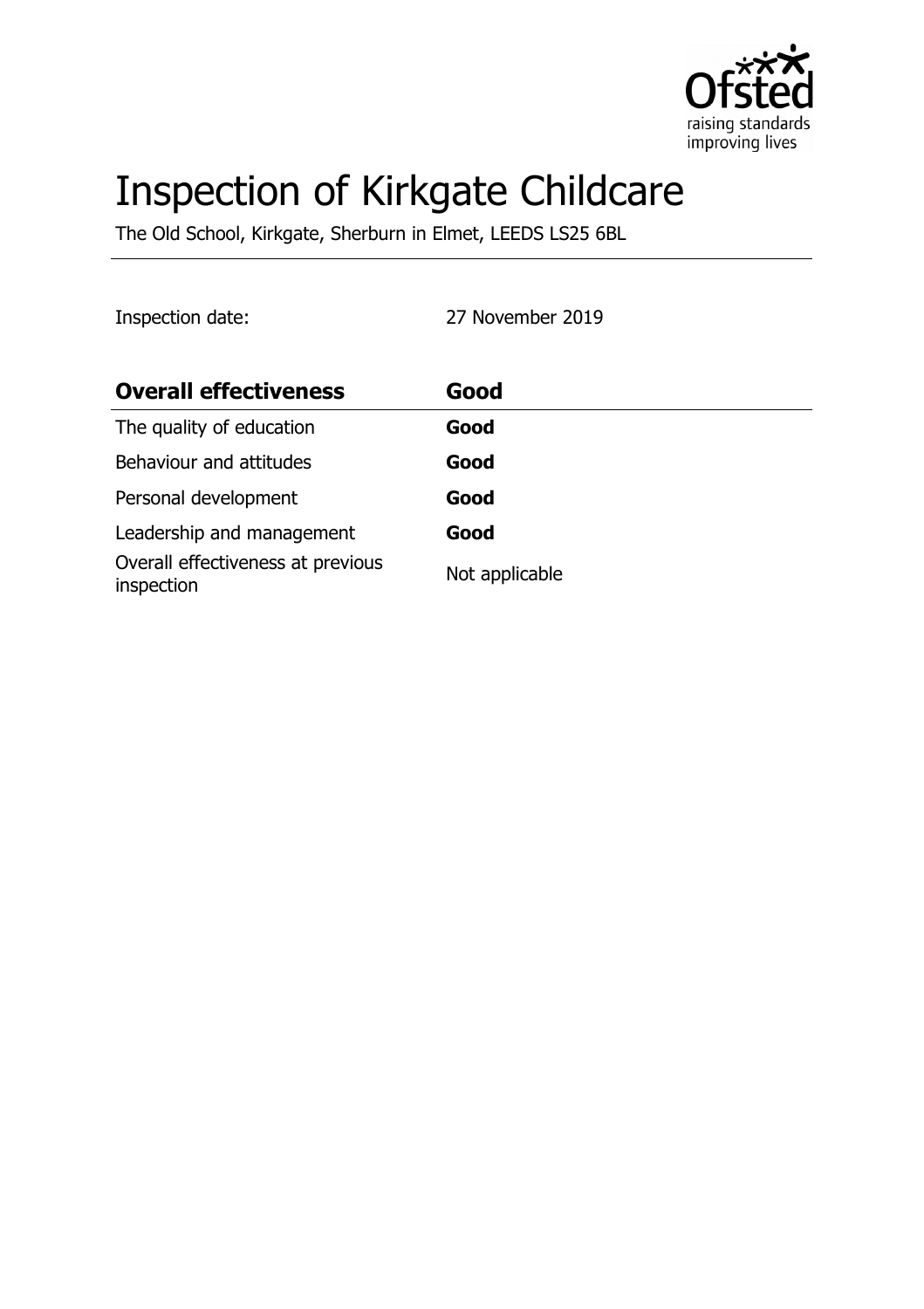

# **What is it like to attend this early years setting?**

## **The provision is good**

Staff create a welcoming and nurturing environment where children flourish. They have a kind and gentle approach and build strong, trusting relationships with children and their families. Staff are admiral role models and provide clear explanations to help children to understand the reason behind their rules and requests. They talk to children about feelings and help them to empathise with others. Children listen to the staff and are very well behaved. They know the daily routine and help to put resources back where they belong at the end of the session.

Children are self-assured and confidently explore the highly stimulating indoor and outdoor environments. They have a positive attitude to learning and excitedly follow their own interests, making decisions about their play. For example, children are resourceful and use paint and craft materials to make patterns, pictures and models. They pretend that they are visiting a museum and create exhibits using mirror tiles, jewels and natural objects. Staff skilfully follow children's lead and join in with their play. They engage children in meaningful discussions and help them to talk about their ideas and relive their past experiences. Staff challenge children to compare quantities and categorise items by size. They sing number rhymes and help children to count as they play. Children's mathematical skills are developing well.

## **What does the early years setting do well and what does it need to do better?**

- Partnerships with parents are excellent. Staff exchange comprehensive information with parents to promote children's learning both at home and in the setting. They offer a library service and send home an 'everywhere bear' to help children to learn about cultures and customs beyond their own. Parents speak highly of staff. They say that communications are excellent and staff always make the time to talk to them each day.
- $\blacksquare$  Staff know children well and talk confidently about their needs. They make good use of their observations and assessments to identify children's current stage of development and plan for their future learning. Children participate in a wide range of challenging learning experiences and make good progress towards the early learning goals.
- $\blacksquare$  The dedicated and ambitious manager works closely with staff to monitor children's progress and review and evaluate practice. She uses information obtained from group tracking systems to plan interventions and successfully close any gaps in children's learning.
- Staff focus well on supporting children's language skills. For example, they enthusiastically read stories to the children and engage them in singing sessions. Staff ask thought-provoking questions and challenge children to think critically.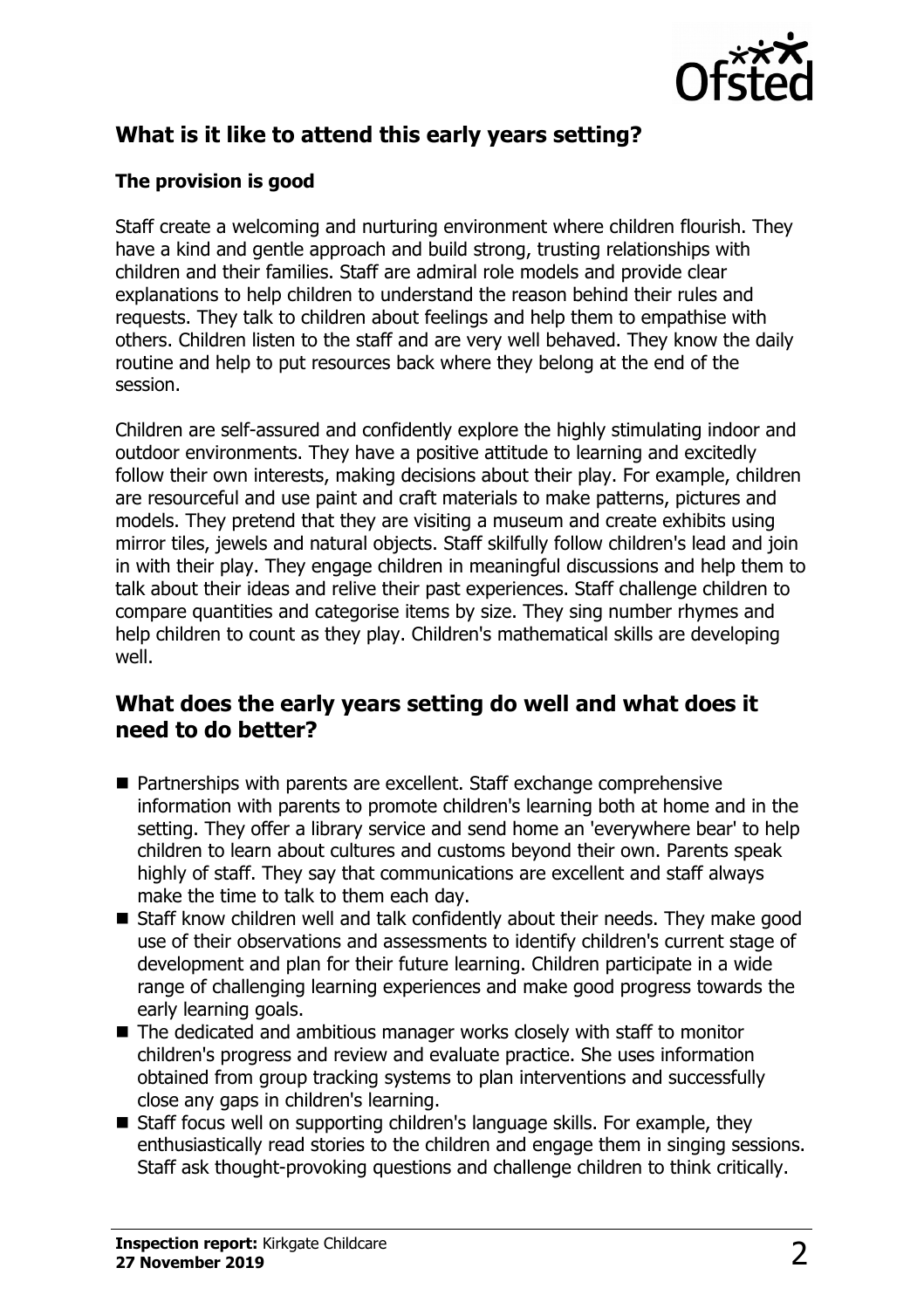

Children are strong communicators, who initiate conversations and interactions with others.

- $\blacksquare$  Staff deploy themselves well as they support children in self-chosen activities. However, they sometimes do not fully consider the organisation of group activities, particularly the size of the group and length of sessions. Consequently, some children become distracted and lose concentration.
- $\blacksquare$  The accomplished manager supervises and mentors her staff well. She has a proactive management style and often works alongside her team to appraise their practice. Staff are committed to ongoing professional development and regularly attend further training to strengthen their knowledge and skills.
- Children develop many key skills in readiness for future learning and school. For example, they form firm friendships with others and play harmoniously together, responding to what other children say and do.
- Staff encourage children to be independent and offer lots of opportunities for them to develop self-care skills. For instance, children help to prepare snack and pour their own drinks. Staff use effective techniques to teach children how to put their coats on independently.
- $\blacksquare$  Children benefit from unrestricted access to the outdoors, where they have many opportunities to develop their physical skills. They handle a wide range of one-handed tools and competently pour water between containers.
- Staff have developed some effective relationships with local schools and pass on relevant information when children move between settings. However, they do not exchange in-depth information with other settings that children regularly attend in order to promote consistency in children's learning even further.

# **Safeguarding**

The arrangements for safeguarding are effective.

The manager implements robust recruitment and induction procedures to ensure that staff are thoroughly checked and vetted. Staff are alert to the possible signs of abuse and wider safeguarding issues. They know what action to take if they have any concerns about their colleagues or children's welfare. The manager and staff complete regular refresher training to ensure that their knowledge remains current and up to date. All staff hold valid paediatric first-aid qualifications. They make sure that the premises are secure and ensure that children are well supervised at all times.

## **What does the setting need to do to improve?**

#### **To further improve the quality of the early years provision, the provider should:**

- $\blacksquare$  review the organisation of group time and focus more precisely on supporting children to develop their good concentration and listening skills further
- $\blacksquare$  exchange in-depth information about children's ongoing learning with other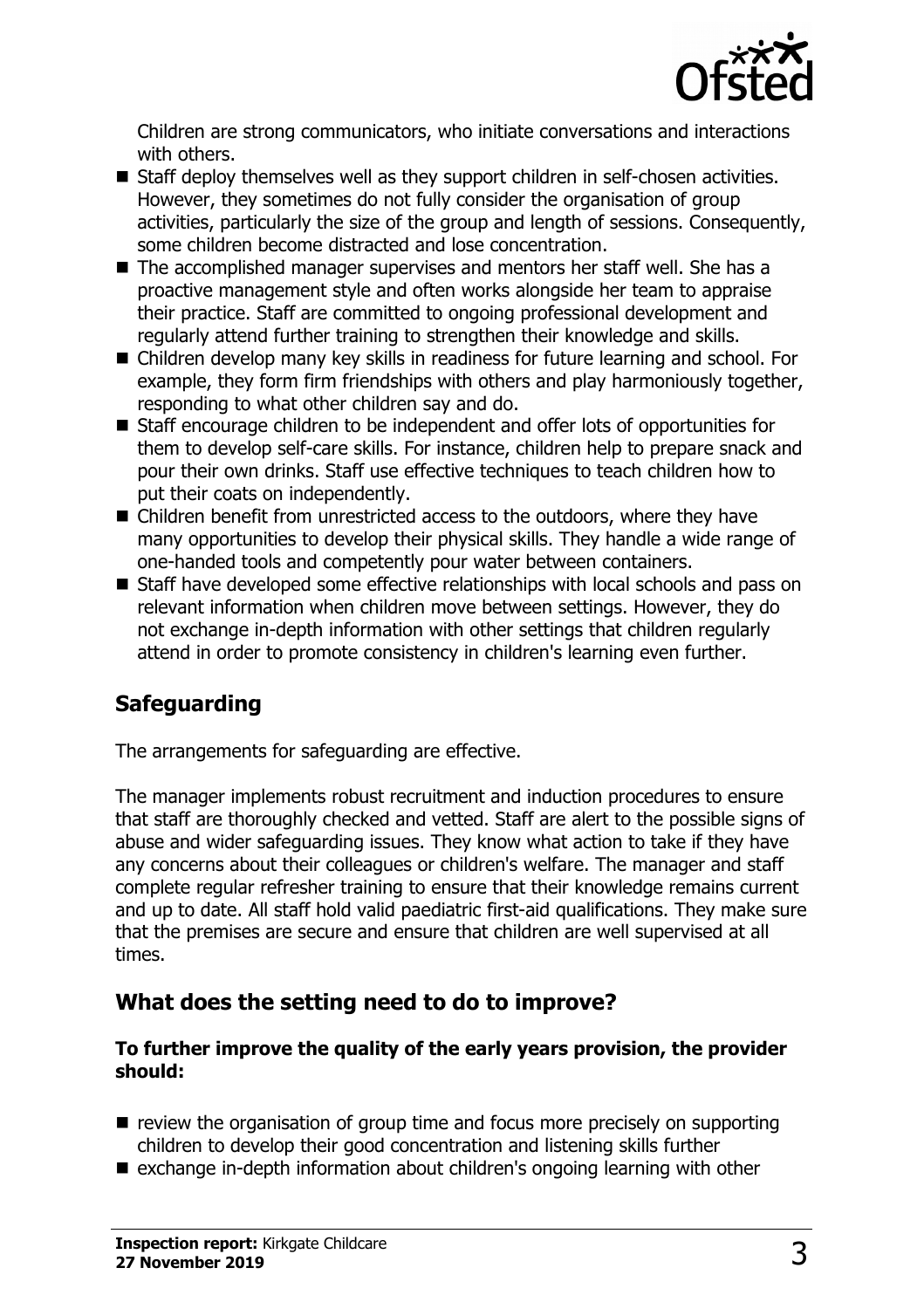

settings that they attend to complement teaching in the setting and promote consistency in children's learning even further.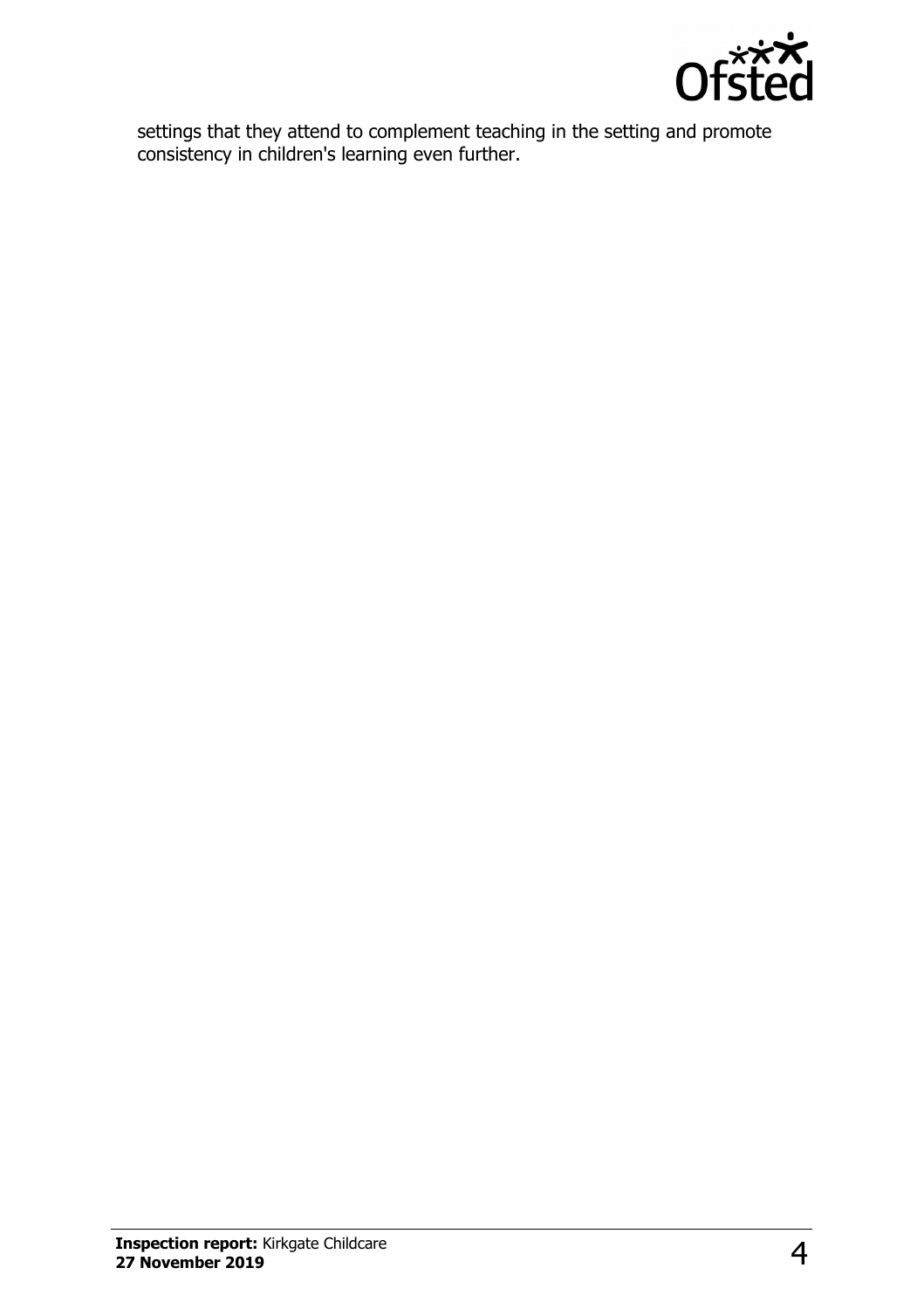

| <b>Setting details</b>                              |                                                        |
|-----------------------------------------------------|--------------------------------------------------------|
| Unique reference number                             | EY551533                                               |
| <b>Local authority</b>                              | North Yorkshire                                        |
| <b>Inspection number</b>                            | 10130879                                               |
| <b>Type of provision</b>                            | Childcare on non-domestic premises                     |
| <b>Registers</b>                                    | Early Years Register, Compulsory Childcare<br>Register |
| Day care type                                       | Full day care                                          |
| Age range of children                               | $1$ to 5                                               |
| <b>Total number of places</b>                       | 20                                                     |
| Number of children on roll                          | 34                                                     |
| <b>Name of registered person</b>                    | Stevenson, Dawn Louise                                 |
| <b>Registered person unique</b><br>reference number | RP551532                                               |
| <b>Telephone number</b>                             | 07922038597                                            |
| Date of previous inspection                         | Not applicable                                         |

## **Information about this early years setting**

Kirkgate Childcare registered in 2017. The setting employs six members of childcare staff, five of whom hold appropriate early years qualifications at level 3 or above. The setting opens from 7.30am until 5pm, Monday to Friday, for 46 weeks of the year. The setting provides funded early education for two-, three- and fouryear-old children.

## **Information about this inspection**

#### **Inspector**

Susie Prince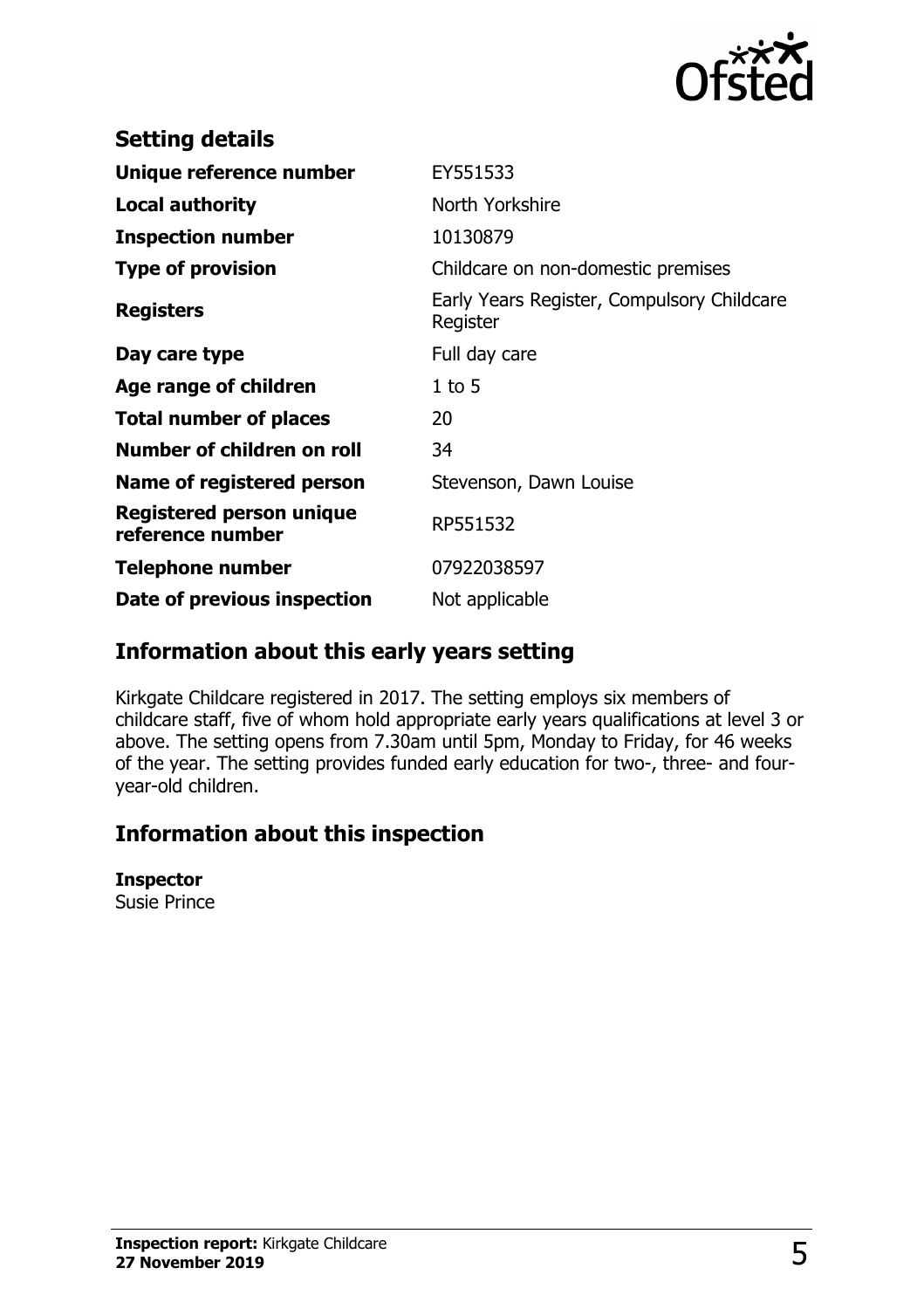

### **Inspection activities**

- $\blacksquare$  The inspector had a tour of the setting. She talked to the manager to find out how she organises the curriculum and early years provision.
- $\blacksquare$  The inspector observed the quality of teaching indoors and outdoors and assessed the impact this has on children's learning.
- $\blacksquare$  The inspector completed a joint observation with the manager.
- $\blacksquare$  The inspector talked to parents, children and staff and took account of their views.
- $\blacksquare$  The inspector looked at evidence of staff's suitability and a sample of relevant documentation, such as first-aid certificates. She talked to the manager about self-evaluation procedures and development plans.

We carried out this inspection under sections 49 and 50 of the Childcare Act 2006 on the quality and standards of provision that is registered on the Early Years Register. The registered person must ensure that this provision complies with the statutory framework for children's learning, development and care, known as the early years foundation stage.

If you are not happy with the inspection or the report, you can [complain to Ofsted.](http://www.gov.uk/complain-ofsted-report)